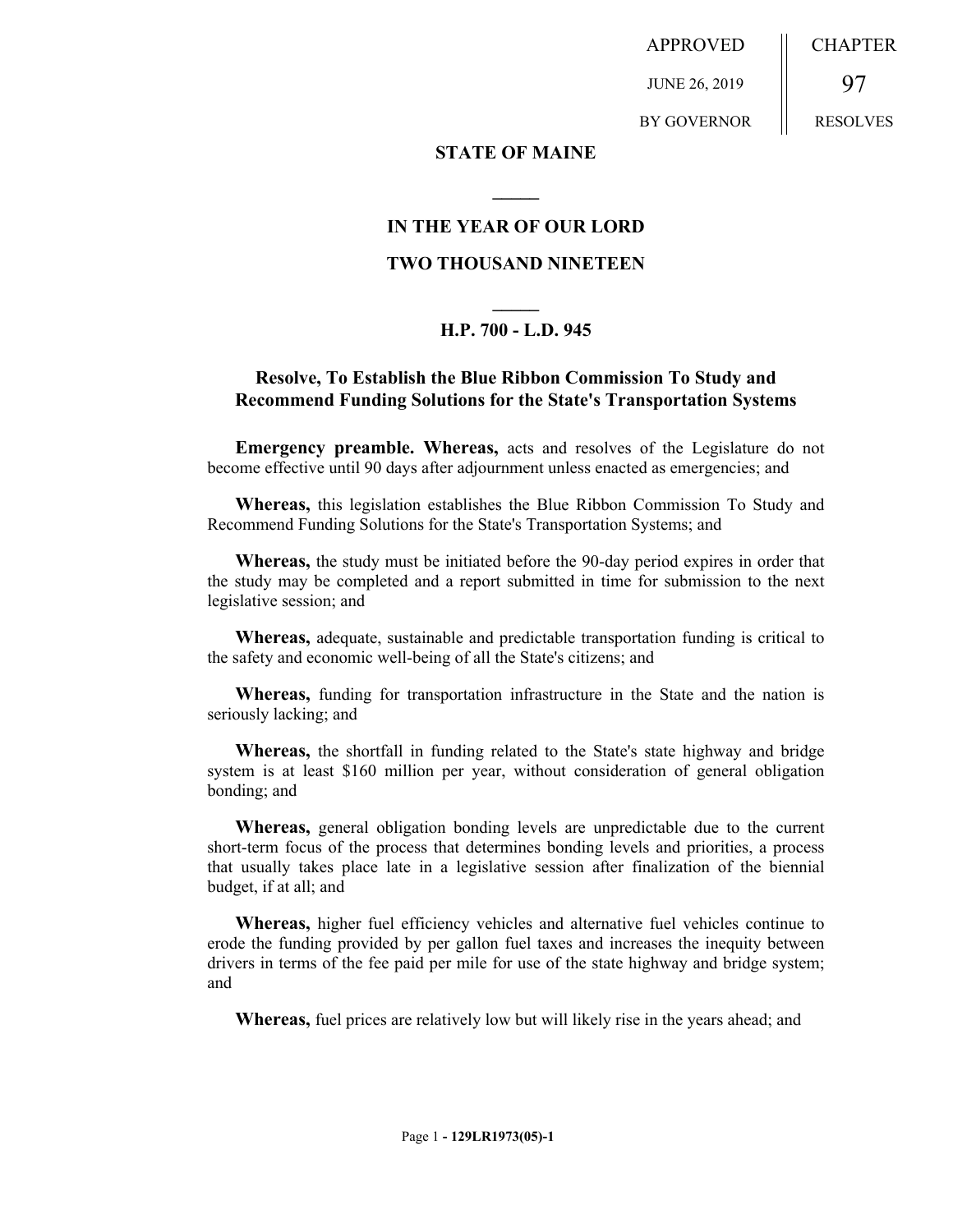**Whereas,** about 37 million people visit the State each year, which has a year-round population of about 1.3 million people, and the capacity and a significant portion of the cost of the State's transportation systems are driven by seasonal traffic volumes that swell due to our valued visitors from away; and

**Whereas,** through years of capital planning, prioritization and efficiency initiatives, the Department of Transportation has proven that it uses funding efficiently and effectively and can be trusted to do so with additional funding; and

**Whereas,** federal transportation funding is unpredictable, the federal Fixing America's Surface Transportation Act will expire in 2020 and there is no guarantee, in this federal environment, of a stable funding solution in the future; and

**Whereas,** other states are finding transportation funding solutions, the State has an obligation to all the State's citizens to seek funding solutions now; and

**Whereas,** a bipartisan blue ribbon commission charged with analyzing options and recommending legislation is the best way to reform and supplement transportation funding in Maine; and

**Whereas,** in the judgment of the Legislature, these facts create an emergency within the meaning of the Constitution of Maine and require the following legislation as immediately necessary for the preservation of the public peace, health and safety; now, therefore, be it

**Sec. 1. Commission established. Resolved:** That the Blue Ribbon Commission To Study and Recommend Funding Solutions for the State's Transportation Systems, referred to in this resolve as "the commission," is established.

**Sec. 2. Commission membership. Resolved:** That, notwithstanding Joint Rule 353, the commission consists of 15 members as follows:

1. Three members appointed by the President of the Senate, at least one of whom is from the minority party in the Senate, including at least one member of the Joint Standing Committee on Transportation, and at least one member of either the Joint Standing Committee on Appropriations and Financial Affairs or the Joint Standing Committee on Taxation;

2. One member appointed by the President of the Senate representing an organization of municipal or public works officials;

3. Four members appointed by the Speaker of the House of Representatives, at least one of whom is from the minority party in the House, including at least one member of the Joint Standing Committee on Transportation, and at least one member of either the Joint Standing Committee on Appropriations and Financial Affairs or the Joint Standing Committee on Taxation;

4. One member appointed by the Speaker of the House of Representatives representing freight or passenger rail interests;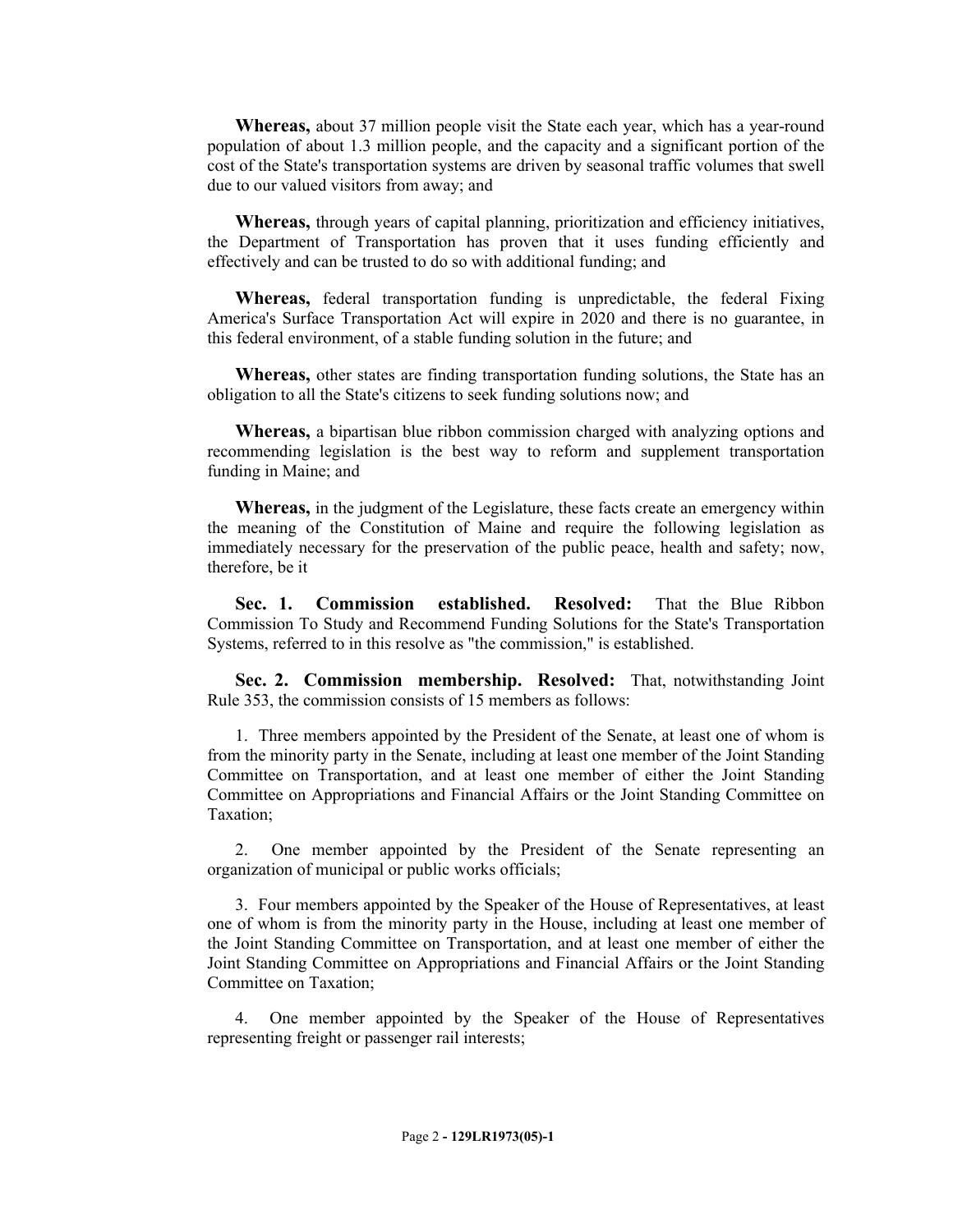5. One member appointed by the Governor representing an organization advocating for proper maintenance and funding of the State's transportation networks, including construction companies that build and maintain or engineer and design the State's transportation infrastructure;

6. One member appointed by the Governor representing an organization advocating for the interests of commercial companies moving bulk goods on the State's road networks;

7. One member appointed by the Governor representing an organization advocating for public transportation services;

8. One member appointed by the Governor representing bicyclist or pedestrian needs;

9. The Commissioner of Transportation, or the commissioner's designee; and

10. The Executive Director of the Maine Turnpike Authority, or the director's designee.

**Sec. 3. Chairs. Resolved:** That, notwithstanding Joint Rule 353, the first-named Senate member of the Joint Standing Committee on Transportation and the first-named House member of the Joint Standing Committee on Transportation shall serve as cochairs of the commission.

**Sec. 4. Appointments; convening of commission. Resolved:** That, notwithstanding Joint Rule 353, all appointments must be made no later than 30 days following the effective date of this resolve. The appointing authorities shall notify the Executive Director of the Legislative Council once all appointments have been completed. After appointment of all members, the chairs shall call and convene the first meeting of the commission. If 30 days or more after the effective date of this resolve a majority of but not all appointments have been made, the chairs may request authority and the Legislative Council may grant authority for the commission to meet and conduct its business.

**Sec. 5. Duties. Resolved:** That the commission shall study how to reform and adequately supplement funding for the State's transportation infrastructure to promote equity, sustainability and predictability so that the State can responsibly provide safe and reliable state transportation systems. The commission shall focus on funding the state highway and bridge system and shall also develop findings or recommendations on the need and potential funding solutions for multimodal transportation infrastructure. Specific study topics may include, but are not limited to, the following:

1. A review related to the funding levels necessary to achieve the capital improvement plan goals set forth in the Maine Revised Statutes, Title 23, section 73, subsection 7, including anticipated shortfalls for the next 10 years, and a review of whether the capital improvement plan goals set forth in Title 23, section 73, subsection 7 are still appropriate and valid;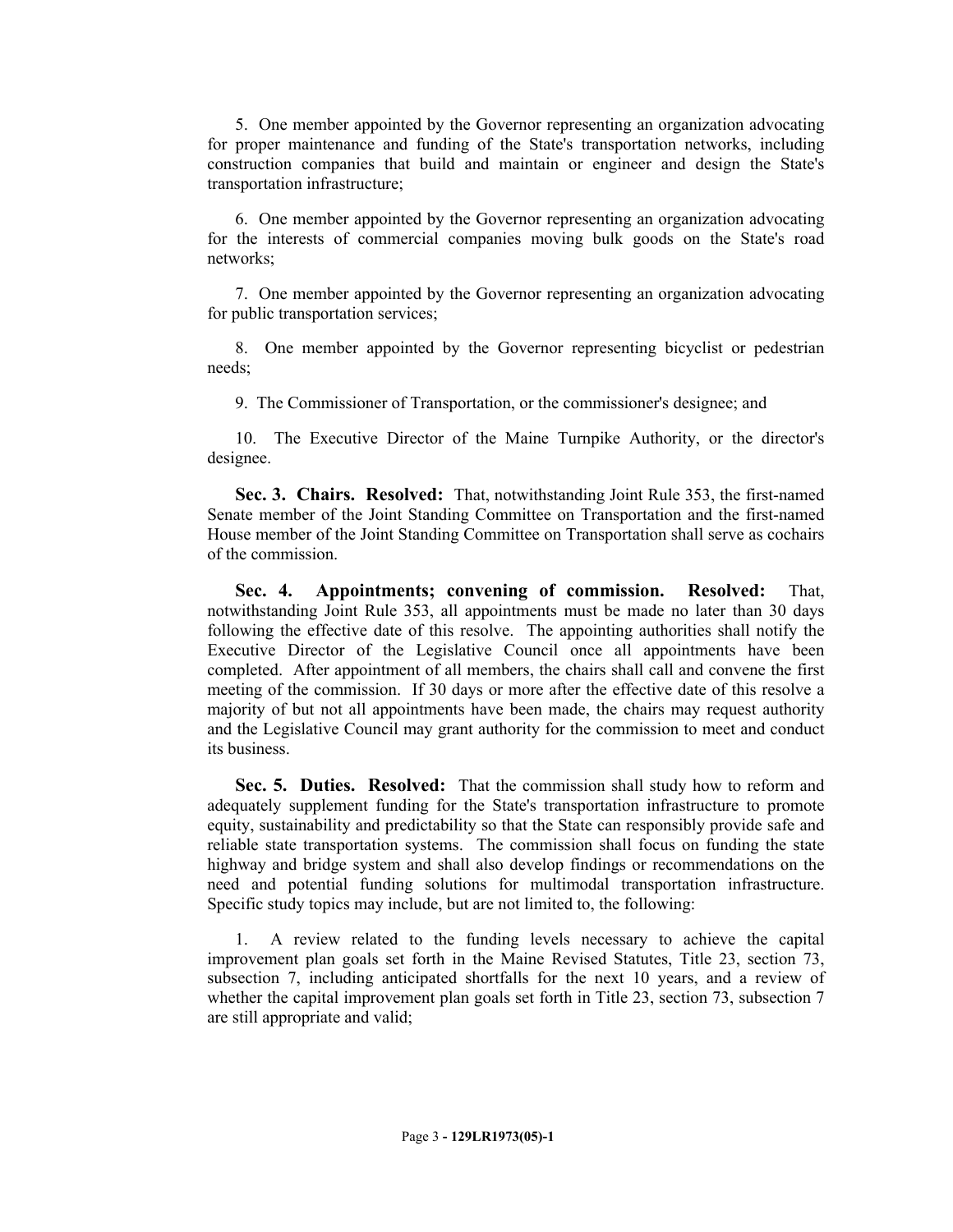2. Mechanisms to increase the predictability of general obligation bonding levels for capital planning at the Department of Transportation for the state highway and bridge system and multimodal infrastructure for the next 10 years;

3. Mechanisms to address the erosion of Highway Fund receipts and the rising inequity between drivers caused by higher automobile fuel efficiency and alternative fuel vehicles such as adding a registration fee surcharge on hybrid, electric or other alternative fuel passenger automobiles;

4. A voluntary vehicle miles traveled pilot program for passenger automobiles;

5. Methods to more equitably share the costs of the highway system between residents and nonresidents;

6. Consideration of new highway tolling opportunities;

7. Consideration of dedicating a portion of sales tax receipts from transportationrelated sales to fund transportation needs; and

8. An increase of state funding for multimodal transportation, including increasing or augmenting the existing funding from the automobile rental sales tax.

The commission shall meet up to 6 times over the course of 2019 and shall hold public hearings and review recommendations from the people of the State and qualified experts when appropriate at no fewer than 3 locations throughout the State. The chairs shall also provide the opportunity for knowledgeable stakeholders to submit written comments throughout the study process and to provide oral testimony on the commission's draft recommendations. Knowledgeable stakeholders must include representatives from organizations representing economic development, transportation engineering and construction firms, highway users, the Maine State Chamber of Commerce, municipal and public works organizations, trucking and shipping firms, bicyclists and pedestrians, conservation and environmental professionals and the tourism industry.

**Sec. 6. Staff assistance. Resolved:** That, notwithstanding Joint Rule 353, the Legislative Council shall provide necessary staffing services to the commission, except that Legislative Council staff support is not authorized when the Legislature is in regular or special session.

**Sec. 7. Report. Resolved:** That, no later than December 4, 2019, the commission shall submit a report that includes its findings and recommendations, including suggested legislation, for presentation to the Joint Standing Committee on Transportation. The Joint Standing Committee on Transportation may submit legislation for presentation to the Second Regular Session of the 129th Legislature.

**Sec. 8. Appropriations and allocations. Resolved:** That the following appropriations and allocations are made.

### **LEGISLATURE**